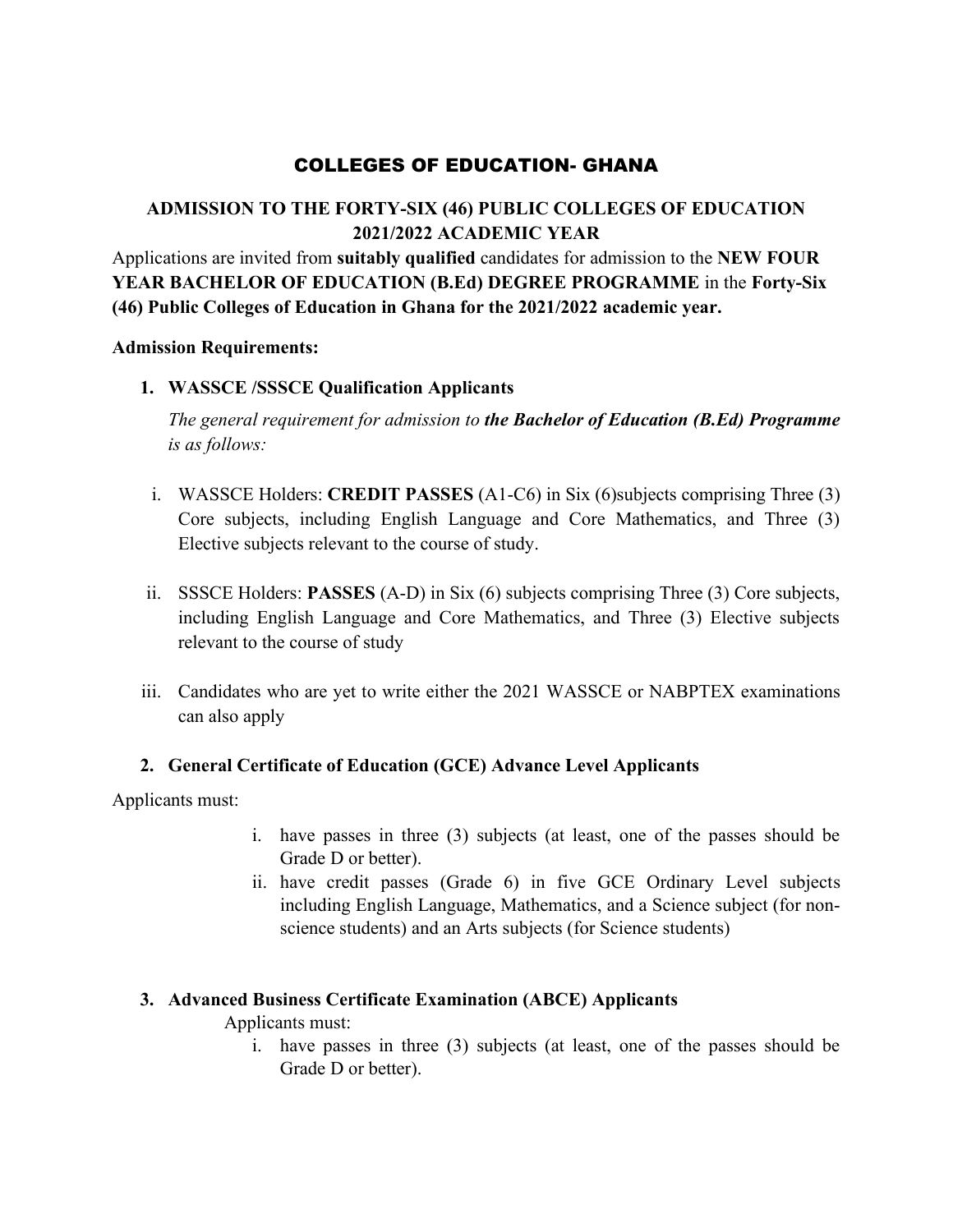ii. have credit passes in five (5) subjects including English Language, Mathematics, Integrated Science or Social Studies in the General Business Certificate Examination (GBCE).

### **4. Technical and Vocational Education and Training Applicants**

Applicants must:

- A.
- i. Possess Certificate II in three (3) relevant trade areas awarded by TEU, NVTI, City & Guilds and other authorised awarding bodies in addition to NABPTEX Certificate II in lieu of passes in English and Mathematics.
- ii. Have NABPTEX certificate II in relevant trade areas in addition to three (3) credit passes in WASSCE/SSSCE core subjects including English and Mathematics.
- B. Posses a National Certificate II qualification in Competency Based Training (CBT) in a relevant trade area awarded by TEU on the National TVET Qualification Framework (NTVETQF).

### **5. Foreign Qualifications**

- i. All foreign qualifications should be referred to the Ghana Tertiary Education Commission (GTEC) for determination of equivalences and eligibility for admission to Teacher Education Institutions in Ghana.
- ii. It should be noted that the American SAT, TOEFL etc. cannot in themselves be acceptable as entry qualifications into Ghanaian tertiary educational institutions.

#### **BACHELOR OF EDUCATION PROGRAMMES ON OFFER** are as follows:

- a. B.Ed. Early Grade Education
- b. B.Ed. Primary Education
- c. B.Ed. JHS Education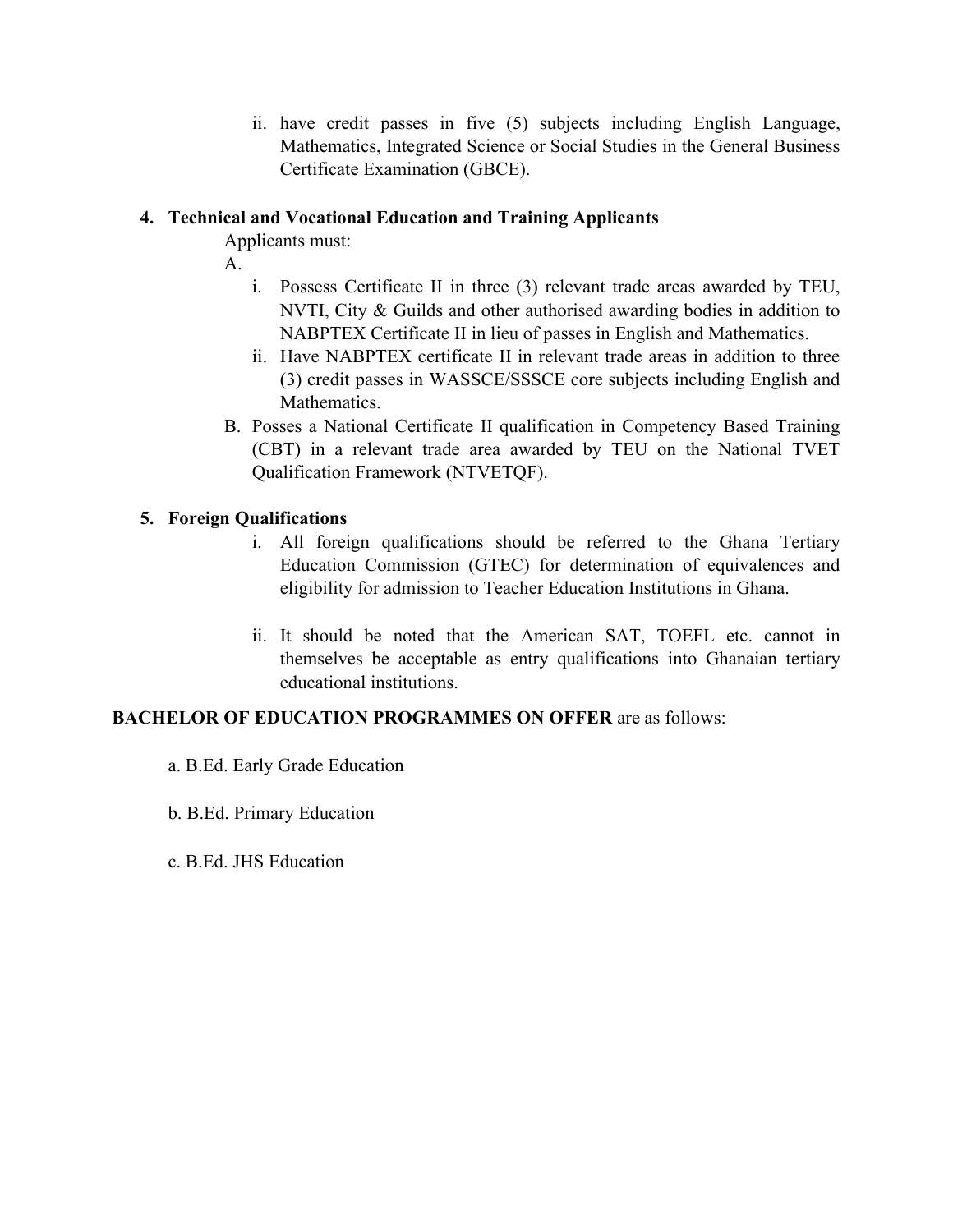#### **Entry requirements for Special Needs Applicants**

| <b>SPECIAL NEEDS</b>        | <b>SPECIALNEEDS</b>                | <b>ADMISSION REQUIREMENT</b>               |
|-----------------------------|------------------------------------|--------------------------------------------|
| <b>APPLICANTS:</b>          | <b>APPLICANTS:</b>                 | a. Visually Impaired:                      |
| <b>VISUALLY IMPAIRED</b>    | <b>HEARING IMPAIRED</b>            | i. Applicants with WASSCE results          |
| <b>Study facilities are</b> |                                    | should have Credit Passes (A1-C6) in       |
| available at:               | Study facilities are available at: | Two (2) CORE subjects including            |
| 1. N.J. Ahmadiyya, College  | 1. Presbyterian College of         | <b>English Language and Social Studies</b> |
| of Education, WA            | Education, AKROPONG                | and Three (3) relevant elective            |
| 2. Wesley College of        |                                    | subjects.                                  |
| Education, KUMASI and       |                                    | ii. Applicants with SSSCE results          |
|                             |                                    | should have Passes $(A-D)$ in Two $(2)$    |
| 3. Presbyterian College of  |                                    | CORE subjects including English            |
| Education, AKROPONG         |                                    | Language and Social Studies and            |
|                             |                                    | Three (3) relevant elective subjects.      |
|                             |                                    | b. Hearing Impaired:                       |
|                             |                                    | i. Applicants with WASSCE results          |
|                             |                                    | should have Credit (A1-C6) in Three        |
|                             |                                    | (3) CORE subjects including English        |
|                             |                                    | Language and Mathematics and               |
|                             |                                    | Three (3) relevant Elective subjects.      |
|                             |                                    | ii. Applicants with WASSCE results         |
|                             |                                    | should have Passes (A-D) in Three          |
|                             |                                    | (3) CORE subjects including English        |
|                             |                                    | Language and Mathematics and               |
|                             |                                    | Three (3) relevant Elective subjects.      |

## I. **Online Application Procedure**:

Applicants will first make a payment of **One Hundred and Eighty Ghana Cedis (GHC180.00)**  into the **Colleges of Education- Ghana** Account at any branch of the following bank nationwide:

## i) **Consolidated Bank Ghana Limited**.

ii) Additionally, payment can also be made through mobile money wallet: **Tigo Cash, Vodafone cash, Airtel Money, and MTN Mobile Money** by dialling short code **\*924\*8**# from all networks.

- II. Upon payment, applicants will be given the following information:
	- (A) A Personal Identification Number (**PIN**)**.**
	- (B) An Admission Application Serial Number.
	- (C) The Admission Website Address- **admission.coeportal.edu.gh**
- iv) With this PIN, applicants will then visit the Colleges of Education admission website: **admission.coeportal.edu.gh** and follow specific guidelines to fill the online application form.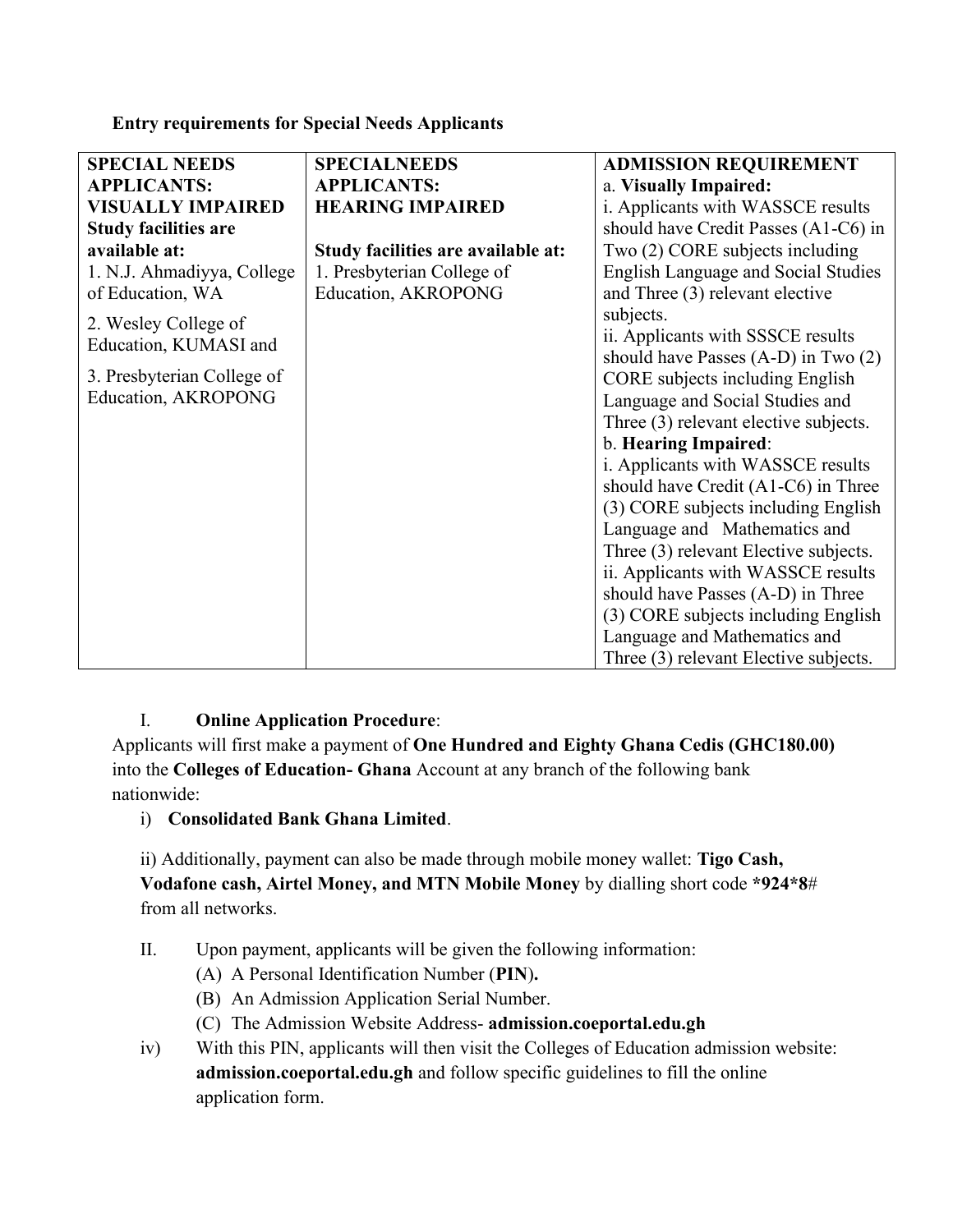v) Applicants should select three Colleges of their choice for their Program and an accompanying Ghanaian Language.

#### **NOTES**

- a) Applicants are advised **to read and to ensure they fully understand** all related instructions before completing the application form.
- b) Applicants are to note that application *forms not properly completed* will not be processed.
- c) After completing the online application form, an applicant will need to print a copy which should be sent with *one passport photograph* and **a copy/copies** of their results slip(s) (where available) by **EMS priority envelope** obtainable from Ghana Post nationwide and addressed to: *The Principal of the applicant's first College of choice.*
- d) Applicants will be notified of the receipt of their applications by SMS (text message) and should therefore provide **correct and reliable cell phone numbers** when completing the form online.
- e) Applicants will also receive admission offer notifications by SMS and those who do not receive such notifications may understand it to mean that their applications were not successful.
- f) Applicants are to note that the Colleges will *cross-check their results from the* West African Examinations Council as part of the admission process. Applicants found to have submitted fake or falsified documents in support of their applications will be made to face the legal consequences of their actions.

**NB**: Applicants should note that each of the forty six (46) public Colleges of Education is affiliated to the under listed public Universities and certificates would be awarded to students who successfully complete their course of study by the affiliate University.

#### **A COMPILATION OF COLLEGES, THE SPECIALISMS AVAILABLE IN EACH COLLEGE AND THE PUBLIC UNIVERSITY TO WHICH EACH COLLEGE IS AFFILIATED.**

| UNIVERSITY OF GHANA (UG)                             | UNIVERSITY FOR DEVELOPMENT STUDIES (UDS)             |
|------------------------------------------------------|------------------------------------------------------|
| 1. Accra College of Education- Primary, JHS & Early  | 1. Tumu College of Education-Primary, Early Grade    |
| Grade Education                                      | and JHS Education                                    |
| 2. Peki College of Education-Primary & JHS Edu.      | 2. McCoy College of Education, Nadowli- Primary and  |
| 3. Mount Mary College of Education, Somanya-         | <b>JHS</b> Education                                 |
| Primary & JHS Education                              | 3. Dambai College of Education-Early Grade, Primary  |
| 4. Enchi College of Education-Early Grade, Primary & | and JHS Edu.                                         |
| JHS Edu.                                             | 4. Gambaga College of Education-Primary, Early Grade |
| 5. E.P College of Education, Amedzofe- Primary & JHS | & JHS Education                                      |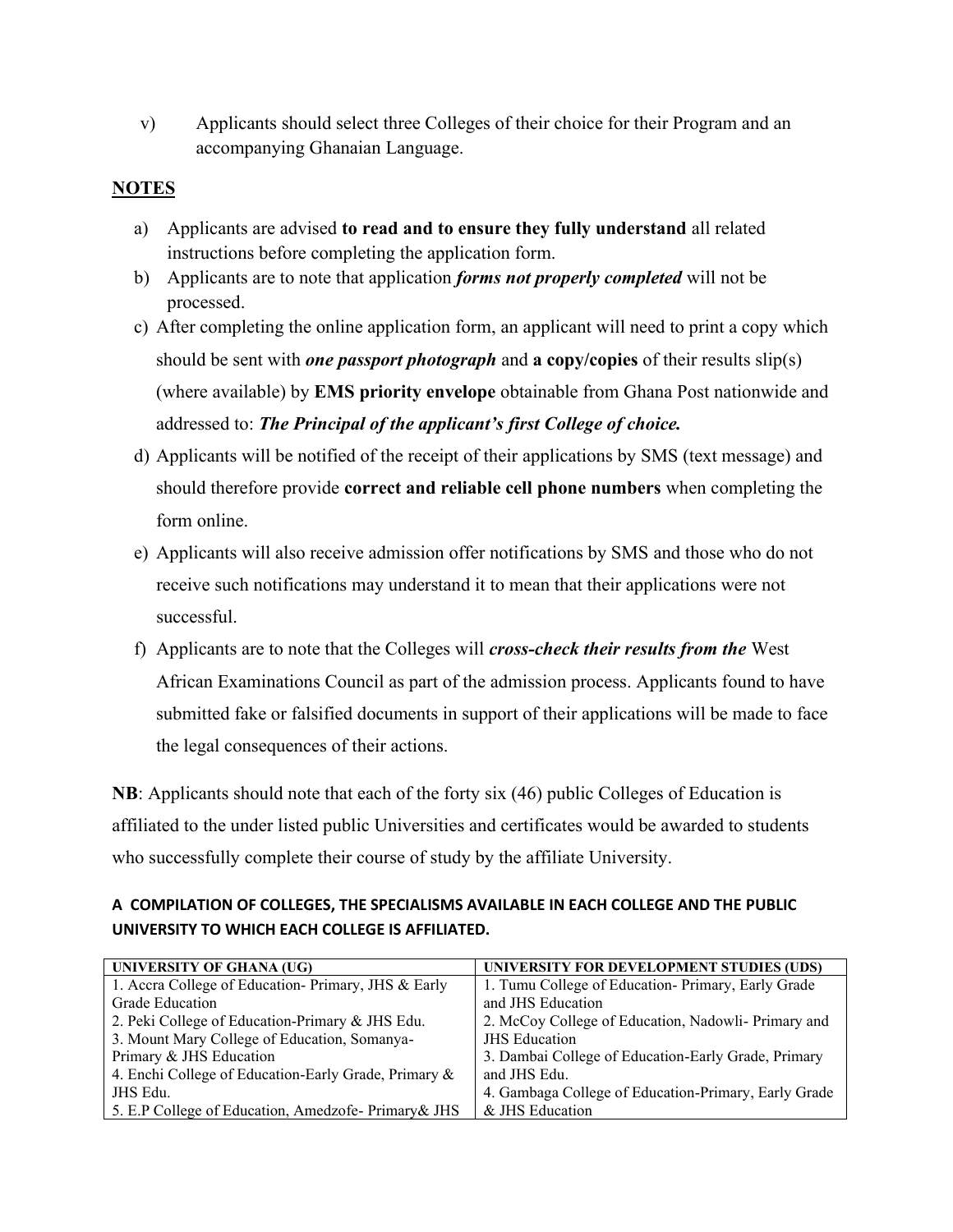| Education                                              | 5. St. Vincent College of Education-Yendi-Primary,    |
|--------------------------------------------------------|-------------------------------------------------------|
| 6. Gbewaa College of Education, Pusiga-Primary &       | Early Grade & JHS Education                           |
| <b>JHS</b> Education                                   | 6. Al-Faruq - College of Education, Wenchi- Primary,  |
|                                                        | Early Grade & JHS Education (College offers Arabic)   |
| UNIVERSITY OF CAPE COAST (UCC)                         | UNIVERSITY OF EDUCATION, WINNEBA                      |
| 1. Foso College of Education- Primary, Early Grade &   | (UEW)                                                 |
| <b>JHS</b> Education                                   | 1.St. Louis College of Education, Kumasi-Primary,     |
| 2. St.Francis College of Education, Hohoe- Primary and | Early Grade & JHS Education (Home Economics)          |
| <b>JHS</b> Education                                   | 2. Presby Women's College of Education, Aburi-        |
| 3. OLA College of Education, Cape Coast- Primary,      | Primary, Early Grade & JHS Education (Home            |
| JHS & Early Grade Education                            | Economics)                                            |
| 4. Kibi College of Education-Primary and JHS Edu.      | 3. S.D.A. College of Education, Koforidua- Primary,   |
| 5. Holy Child College of Education, Takoradi-Primary,  | Early Grade & JHS Education                           |
| Early Grade & JHS Education                            | 4. Agogo Presby College of Education- Primary & JHS   |
| 6. St. Teresa's College of Education, Hohoe-Primary,   | Education                                             |
| Early Grade & JHS Education                            | 5. Methodist College of Education, Oda-Primary & JHS  |
| 7. Jasikan College of Education -Primary, Early Grade  | Education (Home Economics)                            |
| & JHS Education                                        | 6. Bia-Lamplighter College of Education- Primary,     |
| 8. Berekum College of Education; Primary, Early Grade  | Early Grade & JHS Education                           |
| & JHS Education                                        | 7. Presby College of Education, Akropong-Akwapim-     |
| 9. St. Monica's College of Edcation, Mampong-Ash. -    | Primary & JHS Education                               |
| Primary & JHS Education                                | 8. Komenda College of Education- Primary, Early       |
| 10. Atebubu College of Education-Primary, Early Grade  | Grade & JHS Education                                 |
| & JHS Education                                        |                                                       |
| 11. Offinso College of Education-Primary & JHS         | TECHNICAL AND VOCATIONAL EDUCATION AND                |
| Education                                              | <b>TRAINING (TVET)</b>                                |
| 12. S.D.A. College of Education, Agona-Ash.-Primary    | 1. Mampong Tech. College of Education- Primary &      |
| and JHS Education                                      | JHS Edu.                                              |
| 13. Abetifi Presbyterian College of Education-Primary  | 2. Ada College of Education- Primary & JHS Education  |
| & JHS Education                                        | 3. Akatsi College of Education-Primary & JHS          |
| 14. St. Ambrose College of Education, Dormaa-          | Education                                             |
| Akwamu- Primary & JHS Education                        | 4. Bagabaga College of Education, Tamale-Early Grade, |
|                                                        | Primary & JHS Education                               |
|                                                        | 5. N.J. Ahamadiyya College of Education, Wa- Primary, |
|                                                        | Early Grade & JHS Education                           |
|                                                        | 6. St. John Bosco's College of Education, Navorongo-  |
|                                                        | Primary & JHS Education (Technical)                   |
|                                                        | 7. Wiawso College of Education- Primary, Early Grade  |
|                                                        | & JHS Education (Technical)                           |
|                                                        |                                                       |
| <b>KWAME NKRUMAH UNIVERSITY OF</b>                     |                                                       |
| <b>SCIENCE AND TECHNOLOGY (KNUST)</b>                  |                                                       |
| 1. Akrokerri College of Education- Primary & JHS       |                                                       |
| Education                                              |                                                       |
| 2. Wesley College of Education, Kumasi- Primary &      |                                                       |
| <b>JHS</b> Education                                   |                                                       |
| 3. St. Joseph's College of Education, Bechem- Primary  |                                                       |
| & JHS Education                                        |                                                       |
| 4. Tamale College of Education: Primary & JHS          |                                                       |
| Education                                              |                                                       |
| 5. E.P College of Education, Bimbilla- Primary, Early  |                                                       |
| Grade & JHS Education                                  |                                                       |
|                                                        |                                                       |